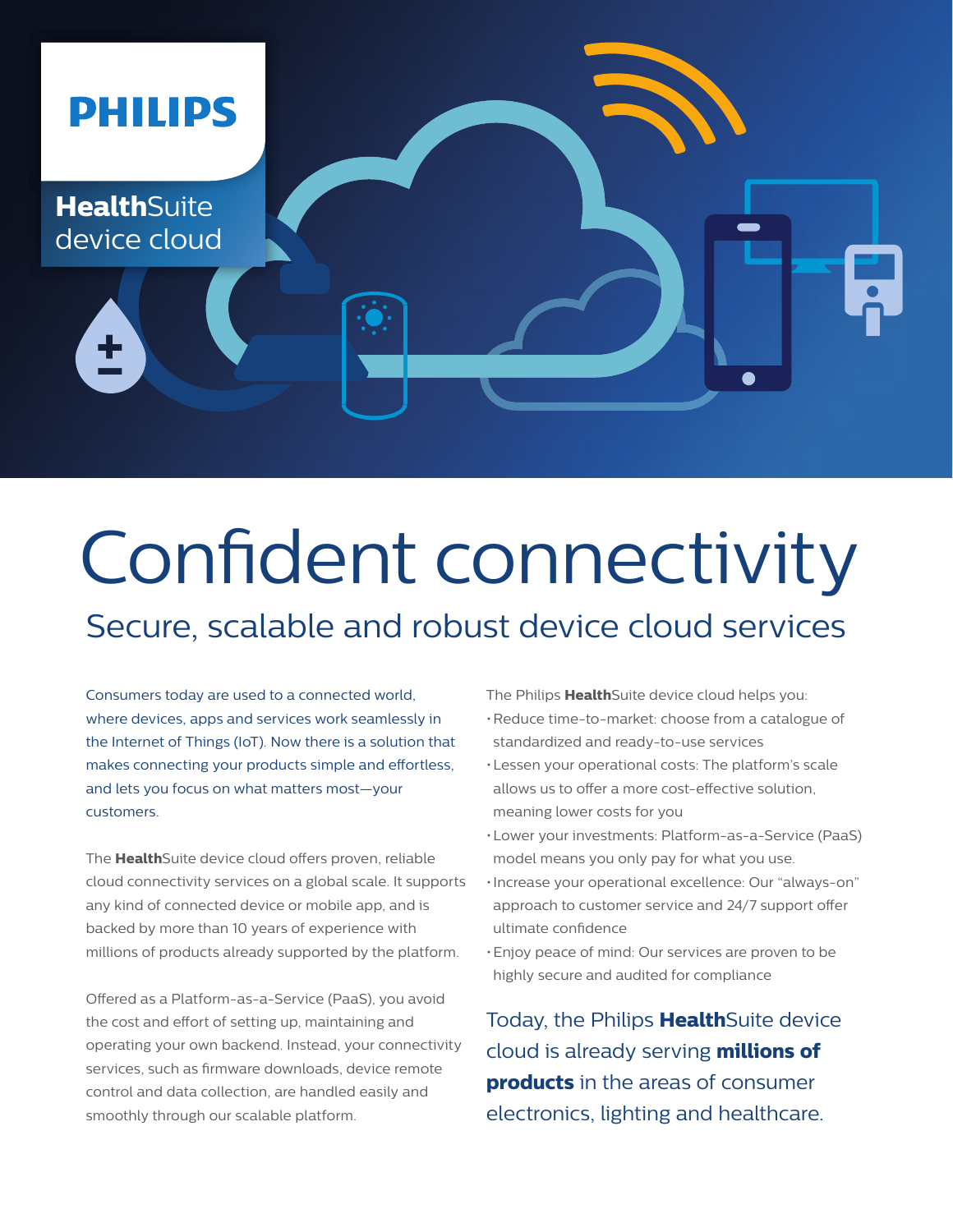# Platform features

#### **Device portal**

Each device gets its own unique key material, which is used for authentication with our device portal. When a device or mobile app first makes contact with the portal, and it recognizes the key, we know it is an authentic and authorized device and communication can be decrypted.



Based on the device type, geographic location,

firmware version and other parameters the device gets served with a set of URLs. These URLs point to the locations where online services are available for this device, for example, firmware downloads and registrations, or product-specific services such as audio or Smart TV services.

The device portal is technically organized in such a way that it is highly scalable; the architecture design is inherently capable to handle many device requests simultaneously. Making a robust and fault-tolerant platform ensures a stable experience for the end user.

New portal releases are deployed with utmost care and testing, in such a way that downtime for a deployment is counted in seconds. Our device portal has a proven track record of 99.99% availability, which includes all maintenance activities.

#### **Device client**

To use the Philips **Health**Suite device cloud, a device or mobile app implements our device client SDK.

This device client SDK is a generic piece of software for connected devices that enables them to communicate in a secure way with the platform services. The main objective of this client is to enable a uniform method of communication, authentication and generic, deviceagnostic functionality—supporting any product type, regardless of product technology, such as operating system, chipsets, etc.

The device client is very low footprint and has been successfully implemented in millions of devices already. Ports are readily available for many different platforms and operating systems. A highly skilled, dedicated team is available for helping our customers in the development, porting and testing activities for the device client.

#### **Firmware download**

This service allows all types of devices to easily perform firmware or software updates, either of the complete firmware of a device, or a selection of (sub)components.

It will host all firmware and software components, as well as the logic needed to support a smooth distribution. New firmware can be rolled out based on numerous parameters, such as device type, location or device-specific properties.

The service uses a back office system for configuration as well as for safe deployment of all assets. A compliance test process is available to test firmware versions before uploading it to the portal. We use a large-scale global content delivery network to ensure global scalability.

#### **Device control**

Consumers or customers can exchange messages between devices or remotely control their devices in an easy and secure way. An application in the device can subscribe for new events to automatically arrive on the device control service.

Secure, fast and reliable **connectivity**  for any device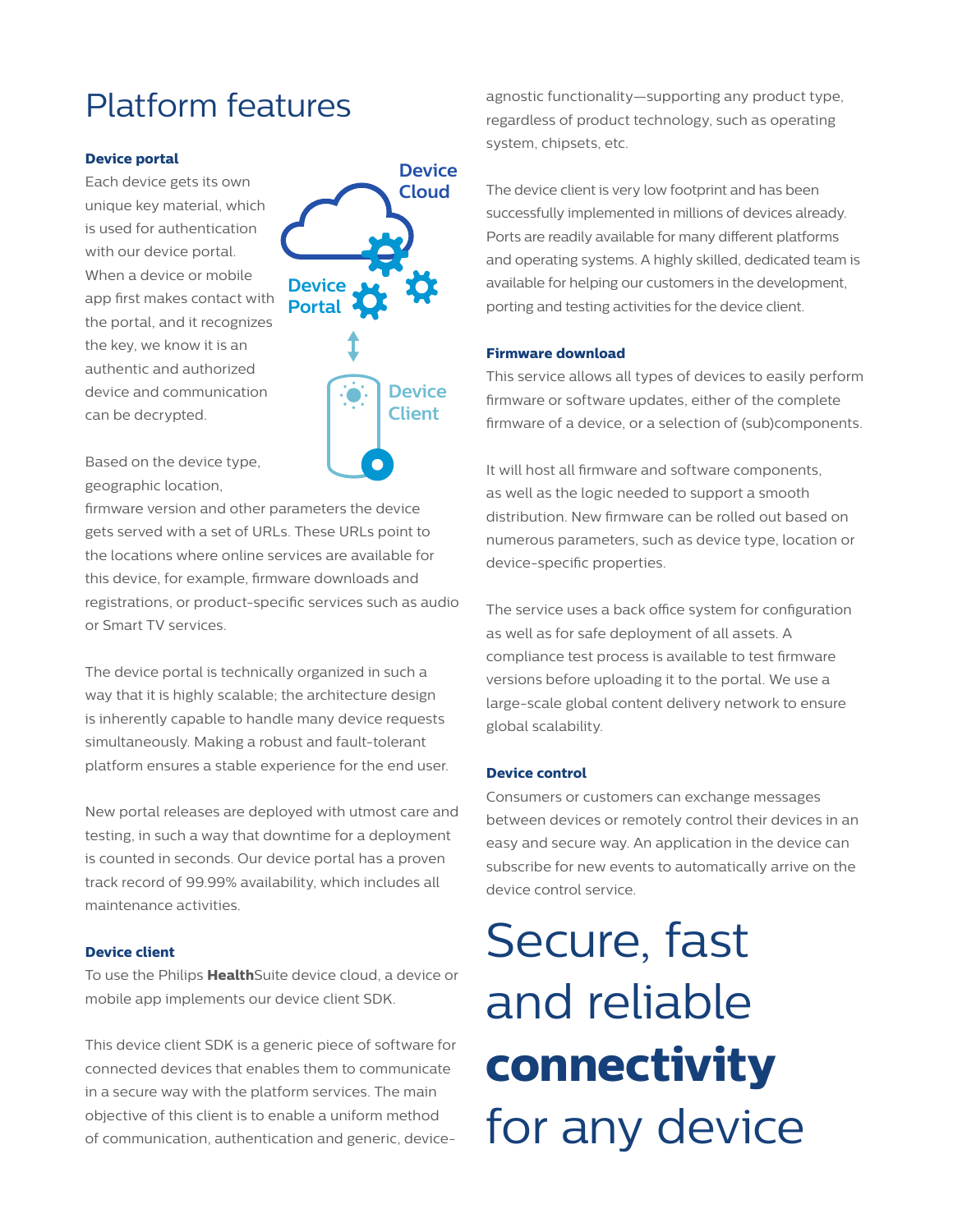### **Proven benefits** of the Philips **Health**Suite device cloud



Automatic firmware updates



Remote control of connected devices



Data collection and analytics



Monitoring, diagnostics and reporting



10+ years connectivity experience

An application server or other devices can publish events to the device control service. Events are distributed according to subscribed devices.

Events can arrive either through open connections or through polling mechanisms. Our servers support many thousands of parallel open connections. We also offer the capability to send mobile push notifications to most of the mobile platforms in use today.

#### **Data collection**

By using a generic, data-agnostic service, the platform can collect and store any kind of data from devices. Devices send messages to highly scalable storage agents on the data collection portal, where the agents store the messages and distribute the messages to their destinations.

A message contains information about the sender and the target, but is generic and can contain any kind of content (payload). The data collection service is not used to inspect or process the content; it is simply a secure and highly scalable channel to distribute the messages to their final destinations.

Data collection can be a valuable resource for: •Improving your services and winning market share

- •Providing new insights to improve your products and reduce service, maintenance, and warranty costs
- •Creating targeted marketing and sales campaigns.

#### **Key provisioning**

Devices can obtain their unique key material for authentication during the factory production process. However, the key provisioning service allows devices to get their keys online during first use in the field. This service is also used to give unique keys to apps on mobile devices.

#### **Registration**

Giving your consumers the opportunity to register their devices or apps can be of great importance to your business, so you can recognize and reward customers for buying and using your products.

The registration portal is a generic service which allows persons to register their products using a product user interface, an app, a website, or directly through a web service.

#### **Mobile applications**

In the **Health**Suite device cloud mobile apps can directly access the platform services as easily and effectively as a device. This is achieved by integrating the device client library in the mobile app software. The device client is available for most major mobile operating systems.

#### **Remote diagnostics / Remote service**

This is a service that allows control and repair of devices in consumer's homes. The purpose is to help consumers with a non-functioning device at home without having to make a house call or repair.